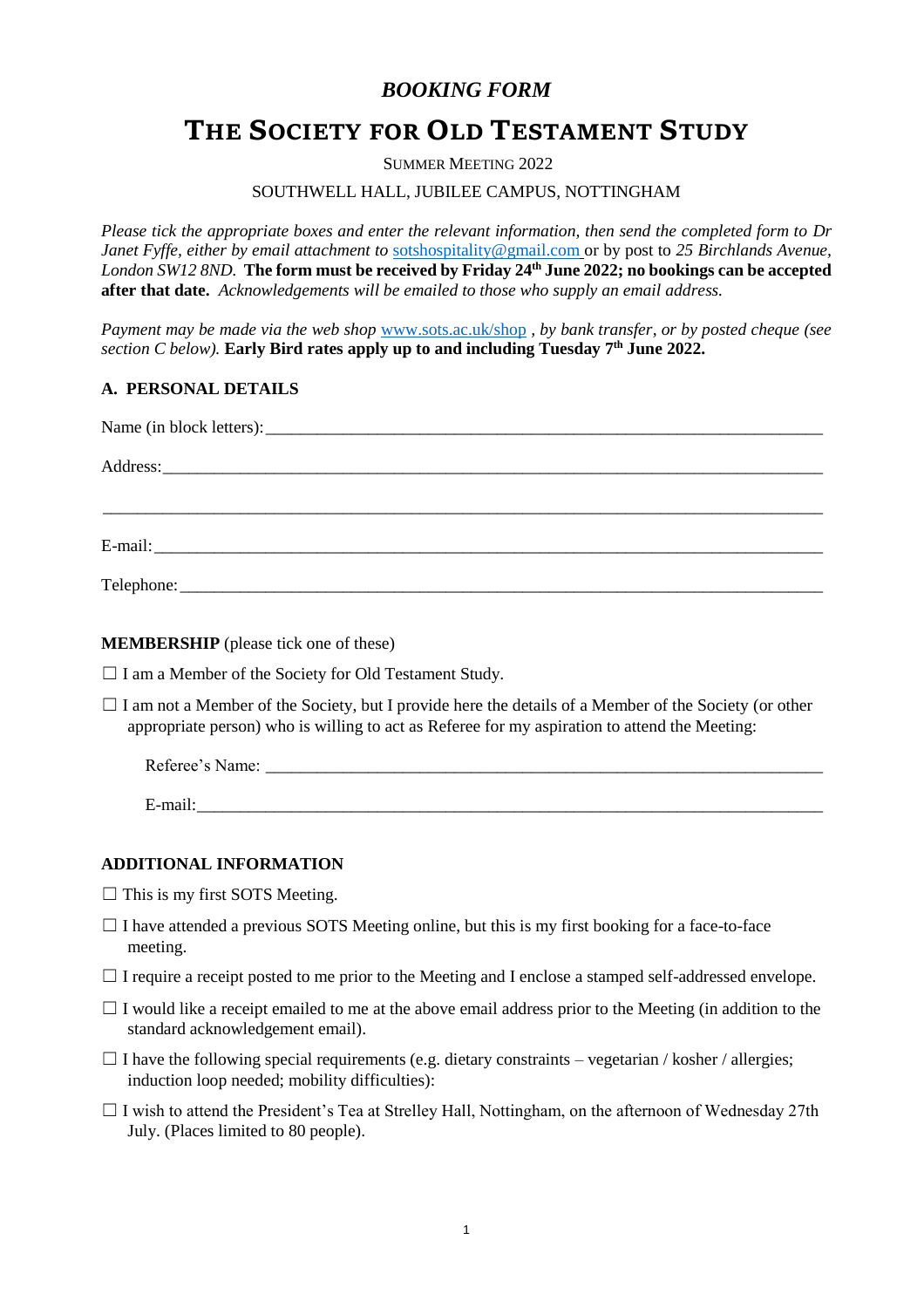## **B. PARTICIPATION DETAILS AND PACKAGE PRICES**

*In the prices below the first figure (italics) is the price for bookings received (or reservations emailed) by Tues 7 th June 2022. Bookings received between Weds 8 th June and Fri 24th June will be subject to the second price listed. No bookings can be accepted after the latter date.*

| <b>PACKAGE PRICE</b>                                                                                                                                                                                                                                                                  | early-bird    | full |
|---------------------------------------------------------------------------------------------------------------------------------------------------------------------------------------------------------------------------------------------------------------------------------------|---------------|------|
| All meals, sessions, and accommodation in room with small private bathroom facilities.                                                                                                                                                                                                |               |      |
| Please indicate here if you would like to specify a room next to another delegate, or email<br>sotshospitality@gmail.com for further information.                                                                                                                                     |               |      |
| The Low Income package rate is for members of the Society (or graduate students seriously<br>considering membership) who are on minimal incomes, or from disadvantaged countries.<br>Those claiming this package will be invited to help with <b>minor duties</b> during the Meeting. |               |      |
| This includes all sessions, lunches, dinners, tea and coffee, but no accommodation.                                                                                                                                                                                                   |               |      |
| This includes all sessions, tea and coffee, but no meals or accommodation.                                                                                                                                                                                                            | £90,00/£98,00 |      |

## ☐ **ADDITIONAL COSTS – EXTRA OVERNIGHT STAYS**

An extra night's stay on Sunday 24<sup>th</sup> July and/or Thursday 28<sup>th</sup> July is not available at Southwell Hall but may be available at the Jubilee Conference Hotel on the same campus. If you would like to arrange an extra overnight stay on campus on either of these dates please book your preferred package for the standard meeting dates and then email *sotshospitality@gmail.com* for advice.

## ☐ **TWIN ROOOM BOOKINGS**

A limited number of twin or double rooms may be available at the Jubilee Conference Hotel on the same campus. Please email *sotshospitality@gmail.com* as early as possible if you wish to pursue this possibility.

## ☐ **ITEMISED PRICES**

Itemised prices may be available for those unable to stay for the duration of the meeting. Please email *sotshospitality@gmail.com* with your queries about individual pricing, and then after receiving a reply, **also** list those requirements here in the space below, as a helpful reminder to the Hospitality Secretary: